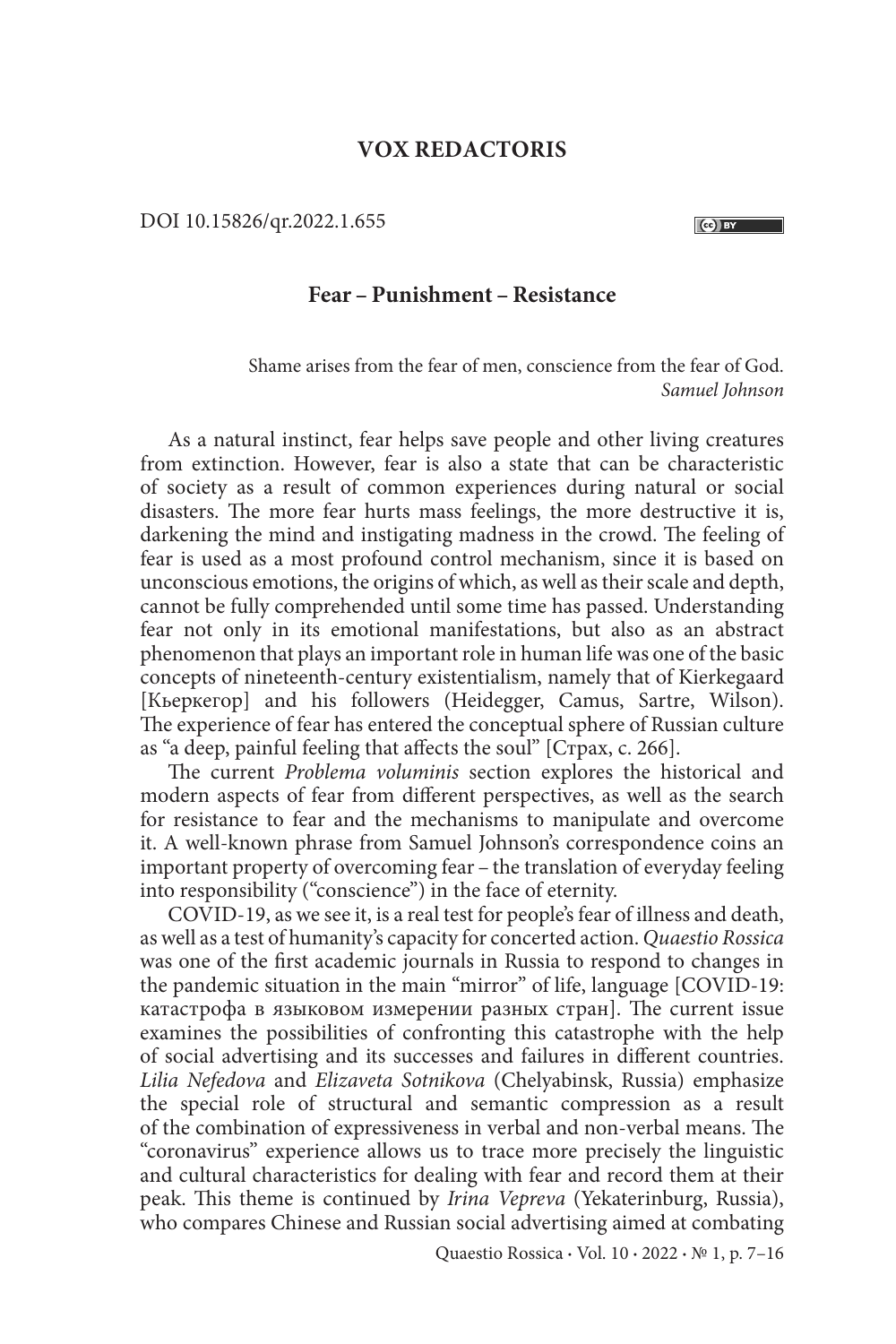coronavirus. Russian advertising's lack of effectiveness, according to the article, is one of the factors behind low vaccination rates. Formalism, the bureaucratization of language, and the sparse use of nationally expressive images are dominant. In contrast, Chinese Covid-themed social advertising turns to metaphor, mythology, and playing with specific events and historical realities (the outlines of a bat, images of revolution, an academic on the frontline, etc.) in the hope of creating an emotional response among citizens and pushing them towards vaccination.

The second block of articles in this section deals with the religious response to the pandemic. *Natalia Dyachkova* (Yekaterinburg, Russia) explores alternative opinions about the behavior of parishes and priests who had the opportunity to support positive attitudes to vaccination with their sermons. The theme of responsibility, clearly understood in the clerical environment, is continued in the articles by *Maria Wojtak* (Lublin, Poland) and *Anna Petrikova* (Prešov, Slovakia). The former considers new behavior patterns among believers and changes in church rites in the Catholic Church (the institution of the "home church"), while the latter analyses the speeches of the Greek Catholic Archbishop Milan Chautur in Slovakian social networks. Observations on the linguistic features of priests' sermons allow both authors to identify the discursive dominants aimed at supporting people in their family and personal lives. Creating hope and mutual assistance in order to overcome fear is recognized as highly important in contemporary religious life.

Colleagues from Italy offer landmark material about the figurative embodiment of the "bestial" world in various spheres of Russian culture. As stated by *Manfred Schruba* (Milan, Italy), images of the never-seen "Chameleon Beast" depicted in *lubok* drawings based on the Western European engraving tradition were aimed not so much at frightening the Russian reader as surprising them. The world as presented in these drawings offered a new face to readers; fantasies looked like reality, and terrible beasts became home entertainment enacted by the *lubok* artist. The "bestiary" of Karion Istomin, a seventeenth-century Russian poet, is the subject of research by *Maria Cristina Bragone* (Pavia, Italy): this work was for use in a primer intended for Tsarevich Alexei Petrovich, the failed heir of the Russian emperor Peter the Great. The author considers the primer's imagery, which repeats symbols from the coats of arms of various Russian territories: this was a technique used to educate the future emperor. *Michela Venditti* (Naples, Italy) examines the symbolic meaning of fauna and studies the modernization of animal images in the work of the eighteenth-century Russian lyricist Gavrila Derzhavin. In bestial imagery, the author finds the embodiment of the sensual and emotional spheres of the poet's heritage.

Getting rid of fear is an important task for state institutions, although it is often accompanied by the generation of another fear, that of punishment. The section's third topic seeks to conceptualize the essence and process of punishment in Russian history. For a multidimensional review of this problem, the journal gives the floor to *Konstantin Kostromin* (St Petersburg, Russia), who compares theological ideas about religious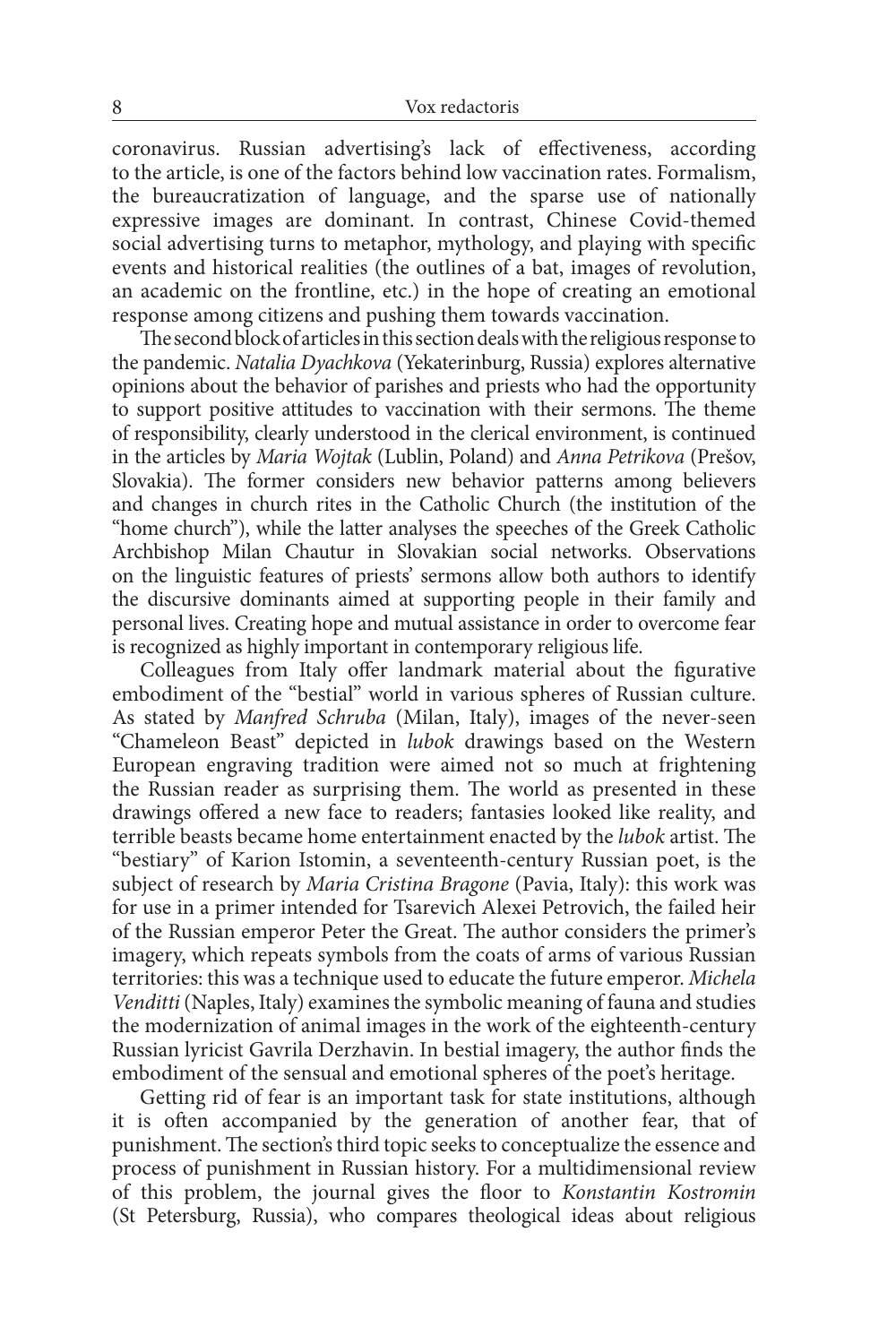and secular punishment with practices in the judicial and penitential law of medieval Russia. Empress Catherine II's analysis of new aspects in the system of punishments has attracted the attention of *Svetlana Vasilyeva* (Ryazan, Russia). In her opinion, the *Penal Regulations* reflects both European legislators and Russian practice, which were creatively reworked by the empress.

The research interest in actors within the judicial and punitive systems corresponds to the anthropological turn in thinking about history. On the basis of archival writings, *Ivan Popp* (Yekaterinburg, Russia) studies *volost*  clerks, small "cogs" in the imperial bureaucracy on whom the popular idea of justice and accessibility of the law seemed to have depended. Inconspicuous at first glance, the clerk was often the only thread connecting two worlds, the authorities and the people. In the end, the quality of a clerk's performance served as some guarantee of protection against arbitrariness of institutions. I. Popp studies these clerks through materials from the post-reform period.

A study of *Oleg Tarasov* (Ryazan, Russia) considers post-Civil War political prisoners, exploring the escape of more than 30 prisoners from a Ryazan prison. This fearless flight occurred as a result of the pro-active position of some political prisoners who had been recently active in the revolutionary events and of confusion and bureaucratic mishap in the local and central penal systems. Characteristically, corporate cooperation worked on both sides, helping the prisoners to arrange the escape and the guards to avoid punishment for negligence and blatant irresponsibility. The topic of professional readiness in places of detention and the influence of occupations on people's fate in the dramatic times of the late 1930s is studied by *Sergey Krasilnikov* (Novosibirsk, Russia). The use of prosopography allows the author to reconstruct a "group portrait" of prison camp commandants in Western Siberia. The ability to adapt and communication skills in relation to the authorities and inmates alike were prerequisites for a long career in this profession. At the same time, according to the article, the lines between legal and illegal methods of governance were blurred, which was facilitated by the Stalinist system of punishment. The topic ends with a dramatic article by *Roman Ivanyakov* and *Yuri Pilyavets* (Pskov, Russia) that researches the long, cruel, and unprecedentedly large-scale confrontation between criminal groups in post-war Soviet correctional camps, the so-called "*such'ya*" conflict (or conflicts). The authors consider the struggle for camp resources to be the cause of this protracted conflict, which stretched from 1947 to 1954. The usual practice of the penitentiary administration of using the confrontation between criminal groups for their own benefit did not bring about their mutual weakening, but rather provoked an increase in violence and destabilized the entire penitentiary system. The article is based upon a solid range of sources.

The *Origines* section in the current issue of *Quaestio Rossica* is quite extraordinary. *Oleg Rusakovsky* (Moscow, Russia) offers a text previously unknown to academic readership, the anonymous work *Certain Observaunt Touching the City and the Empire of Muscovia* (approx. 1634). This piece is interesting because of the identity of the alleged author – George Reed, nephew of Sir Francis Windebank, secretary of state of England. Reed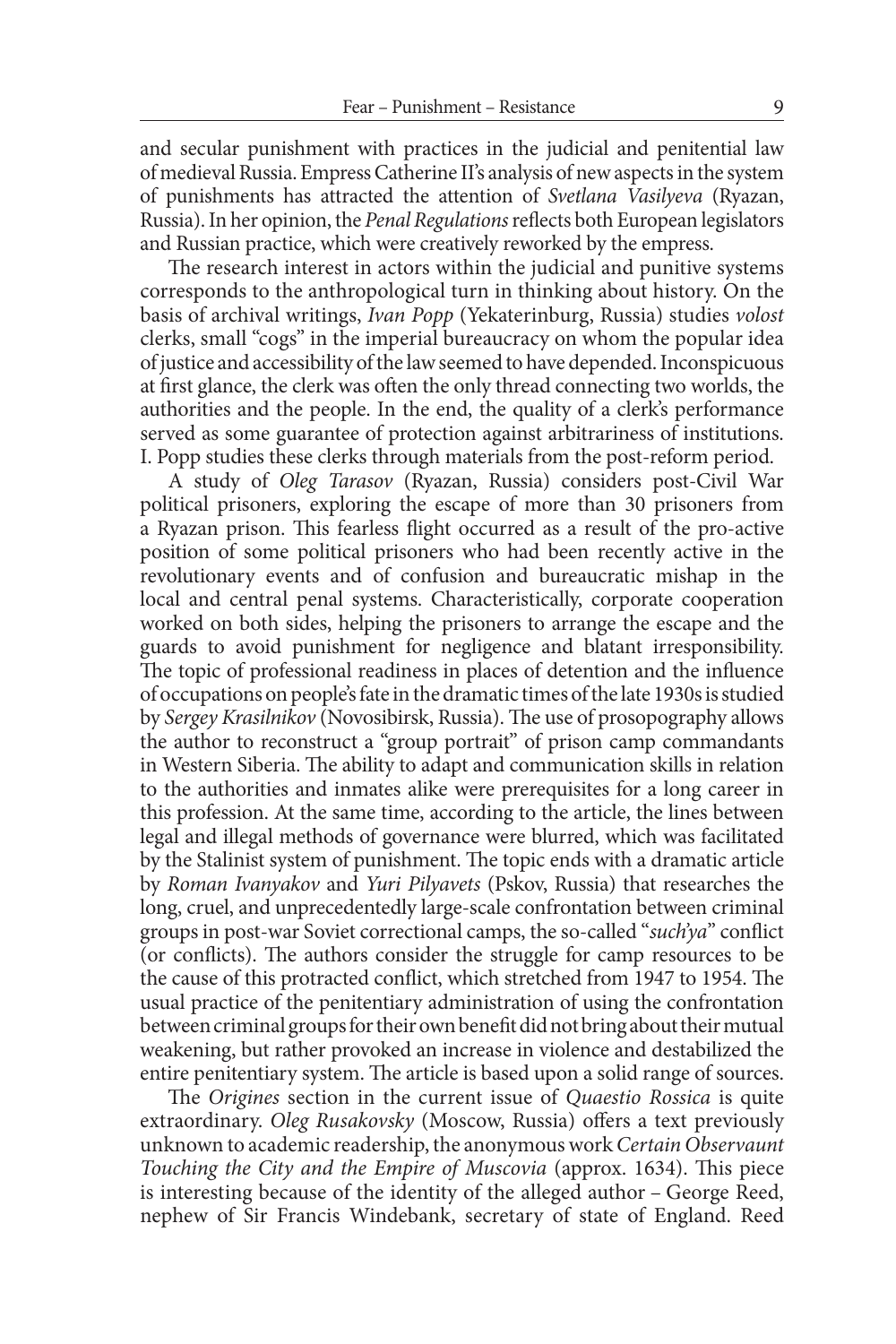is known as a prominent resident of Virginia, the oldest British colony in North America. If we consider him the author of the published manuscript, then his stay in Russia is a curious, newly discovered part of his biography. The content of the manuscript is remarkable for the descriptions of life in Russia at that time and the characteristics of the foreign community's morals in the Russian capital (the English and the Scots), which the author seems to hold in low esteem. The publication presents the author's translation of this text into Russian.

The *Disputatio* section offers looks at deviant and normative behavior and their public assessment. *Elena Prikazchikova* (Yekaterinburg, Russia) compares two eighteenth-century criminals, Ivan Osipov (Vanka Kain) and Louis Dominique Bourguignon (Cartouche). Both personalities were distinguished by their attitude to publicity–Osipov openly used connections with the police in his own interest and bragged about his impunity, while the French fraudster turned robberies into performances and bribing law enforcement officers. According to the article's conclusions, the image of the "noble robber", so attractive in secular European culture, never took root in the Russian understanding of justice. An example of honest service to the state and city is provided by *Marina Nakishova* (Yekaterinburg, Russia). The hero of the article, the commandant of St Petersburg Yakov Bakhmeotov, performed official duties to the best of his ability, embodying the role of a business functionary. Through his efforts, the city's infrastructure grew and St Petersburg's status as a capital increased. Archival materials reveal the versatility of the commandant's activities and personal qualities.

The reconstruction of a little-studied but important stage in the life of Fyodor Kolychev, who later became Metropolitan Filipp (1566–1658), is the subject of an article by *Andrey Usachev* (Moscow, Russia). Analyzing Filipp's *Life*, acts from the period, and other sources, the author proves that Fyodor's departure to the Solovetsky monastery was not due to either participation in the Staritsky rebellion of 1537 or repressions against his relatives, but was rather the result of his own spiritual journey. The future monastic life of Fyodor-Filipp in the Solovetsky Islands was mainly connected with his economic activities: under Filipp's governance, the initially modest northern monastery underwent an economic expansion.

Two articles in this section belong to the economic history of Russia. *Alexey Razdorsky* (St Petersburg, Russia) offers a comparative analysis of Kursk and Vyazma tobacco customs books from the 1720s, exploring the history of the legal trade in this product and reconstructing its structure, technologies, and profitability. The tobacco trade was subject to indirect taxes, which had a large, if not critical, importance in the total income of the Russian state in the first third of the eighteenth century; however, Russia occupied a very modest place in this sector. This was due to the rather low consumption of tobacco in Russia, which was under a strict ban until the 1690s. *Sergey Azarenko* and *Andrey Keller* (Yekaterinburg, Russia), in their turn, consider a better explored topic, i. e. the evolution of the Ural mining industry over almost two centuries. Assessing the influence of regional specificities on the forms of management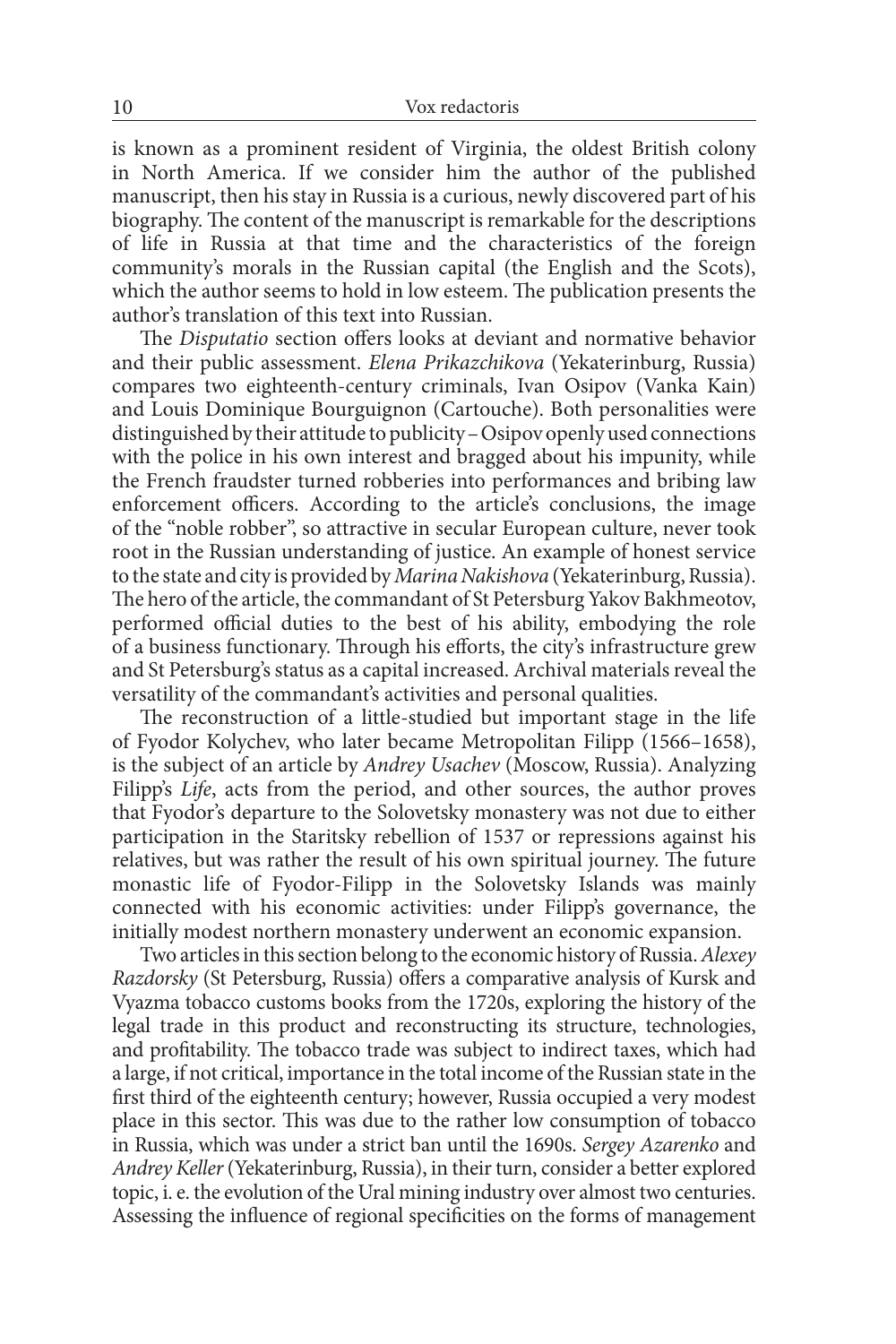and social practices, the authors theorize this material by using both the economic views of cameralists and modern approaches to social topology.

In this issue of the journal, two articles summarize publications from major research projects (*Controversiae et recensiones*). *Dmitry Bulanin* (St Petersburg, Russia) reviews the work of the British historian Simon Franklin on Russian writing culture from the mid-fifteenth to the mid-nineteenth centuries. The reviewer notes Franklin's undoubted success in tracing and summarizing the development of this aspect of Russian culture, while at the same time making comments that seek to constructively clarify further reflections. Meanwhile, *Oleg Larionov* (St Petersburg, Russia) assesses a study of regional Russian literature, the two-volume work *A History of Literature in the Nineteenth-Century Urals* (published in 2020). The review deeply analyses the relationship between the articles featured in this history and contemporary critical theory.

> *Larisa Soboleva Dmitry Redin* Ural Federal University, Yekaterinburg, Russia *Translated by Anna Dergacheva*

Стыд – это страх перед людьми, совесть – страх перед Богом. *Сэмюэл Джонсон*

Страх как природный инстинкт спасает людей и любое живое существо от исчезновения. Но страх – это и состояние, которое может быть свойственно социуму в результате общих переживаний природных и социальных катастроф. Чем более страх задевает массовые чувства, тем более он деконструктивен, затемняет разум и порождает безумие толпы. Чувство страха используется в манипуляциях как наиболее глубокий механизм управления, поскольку в его основе лежат бессознательные эмоции, истоки которых, масштаб и подлинность осознаются по истечении времени. Понимание страха не только в эмоциональной сущности, а как абстрактного явления, играющего важную роль в жизни человека, становится в XIX в. одним из базовых понятий философии экзистенциализма С. Кьеркегора [Кьеркегор] и продолжает обсуждаться в философии его последователей (М. Хайдеггер, А. Камю, Ж-П. Сартр, К. Уилсон). Переживание страха входит в концептосферу отечественной культуры как «глубокое мучительное чувство, затрагивающее душу» [Страх, с. 266].

Материалы рубрики *Problema voluminis* в разных ракурсах раскрывают исторические и современные аспекты ощущения страха, поиск противостояния и механизмы манипуляций и преодоления. В известной фразе из переписки С. Джонсона отмечено важное свойство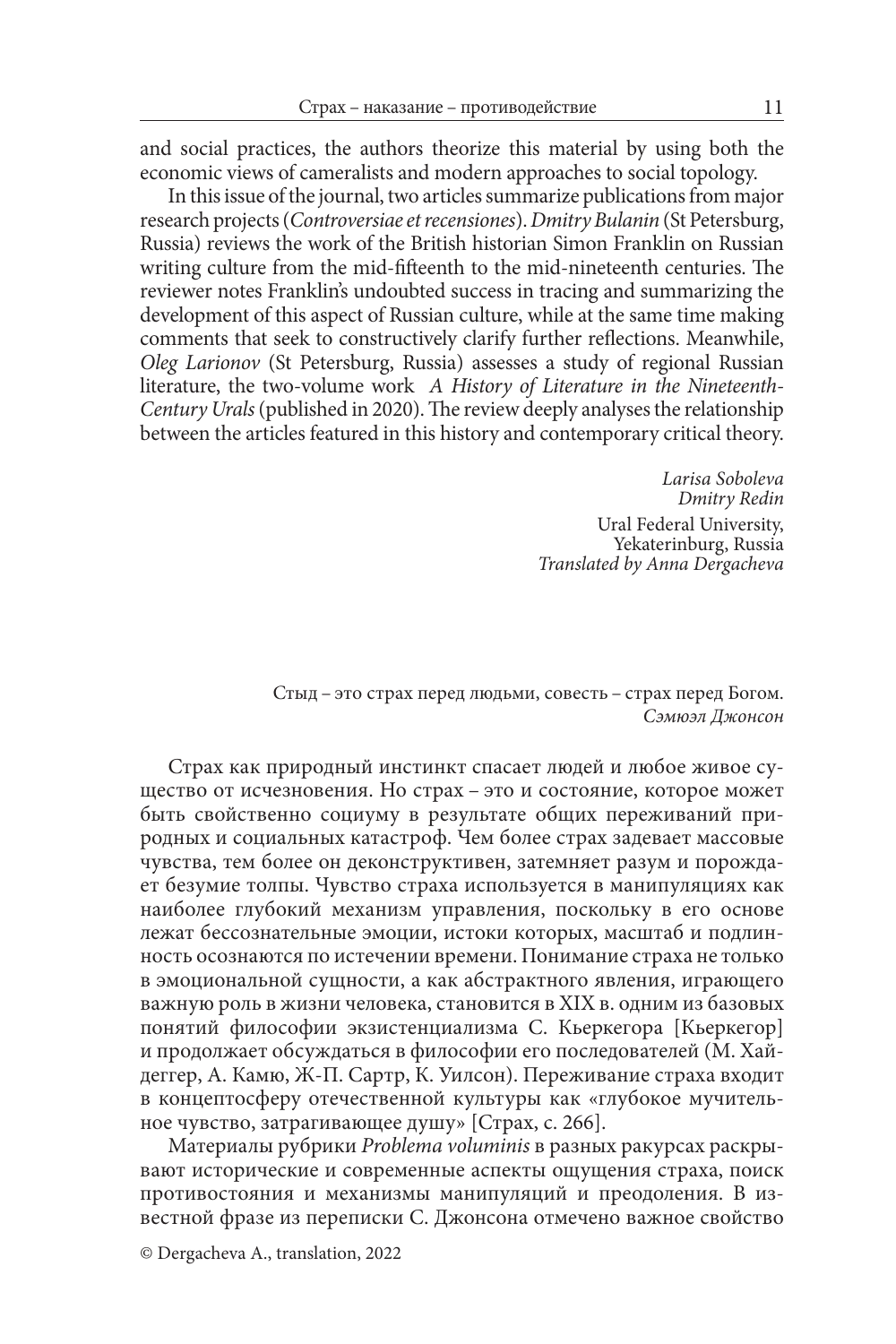преодоления страха – перевод обыденного чувства в ответственность («совесть») перед лицом вечности.

COVID-19 становится настоящим испытанием людей страхом болезни и смерти и проверкой человечества на согласованность действий. Журнал *QR* одним из первых в России отозвался на изменения в ситуации с пандемией в главном зеркале жизни – языке [COVID-19: катастрофа в языковом измерении разных стран]. В этом номере рассматриваются возможности противостояния катастрофе с помощью социальной рекламы, ее успехи и провалы в пространстве разных стран. *Лилия Нефедова* и *Елизавета Сотникова* (Челябинск, Россия) подчеркивают особую роль структурной и семантической компрессии как результат сочетания выразительности вербальных и невербальных средств. «Коронавирусный» опыт позволяет ярче проследить лингвокультурные национальные особенности и зафиксировать их на пике проявлений. Тема продолжена в статье *Ирины Вепревой* (Екатеринбург, Россия), сопоставившей китайскую и российскую социальную рекламу, направленную на борьбу с коронавирусом. Недостаточная эффективность российской рекламы оказалась одним из факторов, повлиявших на низкие темпы вакцинации.

Формализм, канцеляризм и скупое использование национальновыразительных образов, связанных с жизнелюбием и спасением, оказались доминантными в сравнении с локальным творчеством в удачном испльзовании просоветских клише или других оригинальных приемов. Китайская реклама в своих средствах воздействия обращается к метафоре, мифологии, обыгрыванию конкретных событий и исторических реалий (очертания летучей мыши, образы революции, академик на передовом рубеже и т. п.) в надежде вызвать эмоциональный отклик у жителей Поднебесной и вакцинироваться.

Второй блок статей касается религиозного отклика на пандемию. Альтернативные мнения о поведении не только верующих, но и служителей храмов, имеющих возможность словом подкрепить у прихожан положительное отношение к вакцинации, демонстрируют материалы *Наталии Дьячковой* (Екатеринбург, Россия). Тема ответственности, особенно четко осознаваемой в клерикальной среде, поддерживается статьями *Марии Войтак* (Люблин, Польша) и *Анны Петриковой* (Прешов, Словакия). Они рассматривают новые грани поведения верующих и проведения церковных обрядов, сформированные в реагирующей на изменение условий католической церкви (институт домашней церкви), и выступления восточно-католического архиепископа М. Хаутура в социальной сети Словакии. Наблюдения за лингвистическими особенностями его посланий дают основание выделить основные дискурсивные доминанты, которые направлены на поддержку человека в его семейном быту и личной жизни. Забота о формировании вектора надежды и взаимопомощи, ведущая к преодолению страха, осознается как важнейшая составляющая современной религиозной жизни.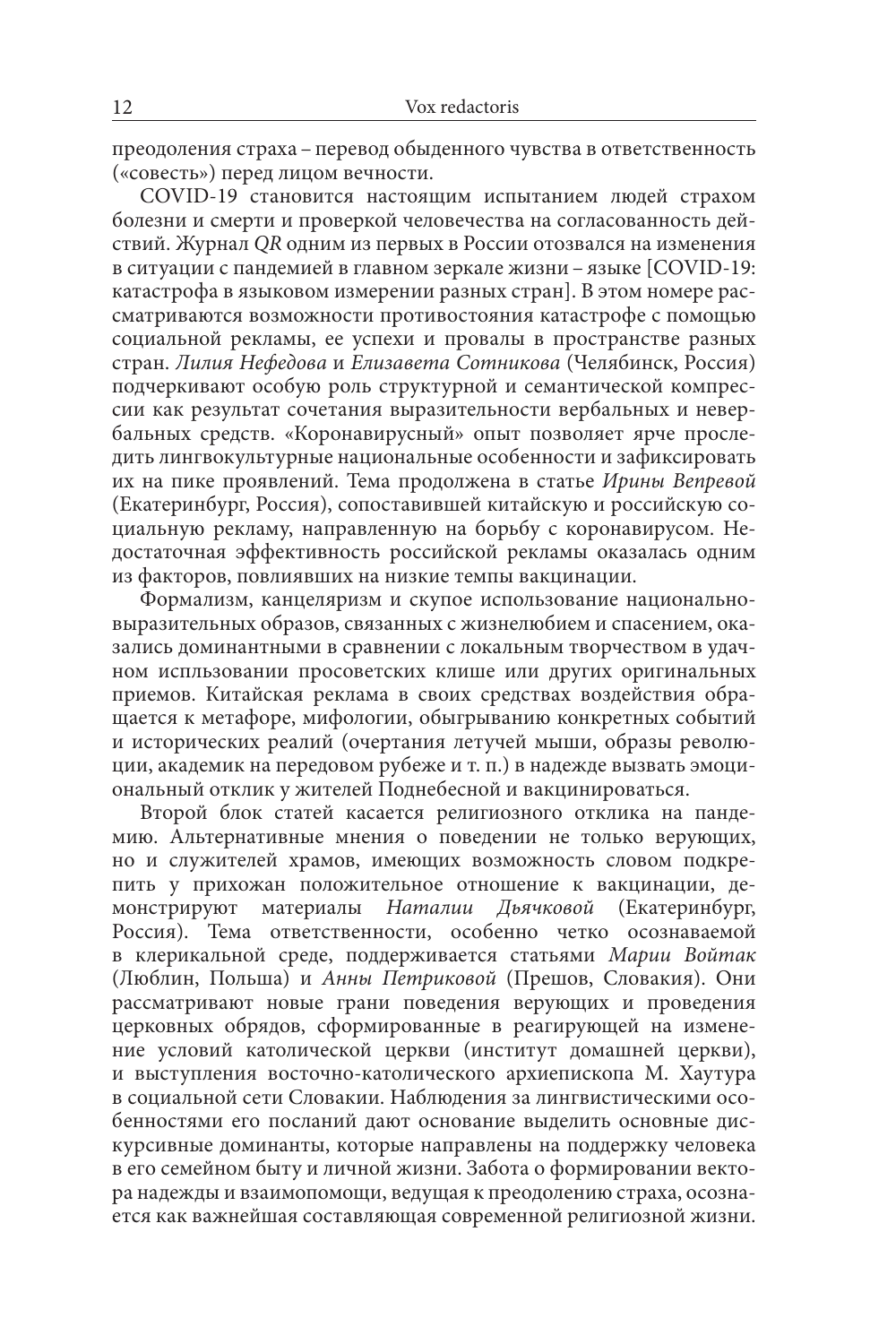Коллеги из Италии предложили знаковый материал об образном воплощении «звериного» мира в разных сферах русского культурного пространства. Невиданный «хамелеон-зверь», очертания которого на лубочной картинке восходят к западноевропейской гравюре, как следует из статьи *Манфреда Шрубы* (Милан, Италия), должен был не столько испугать, сколько удивить русского читателя. Мир предстоял перед читателями новыми гранями, где фантазии смотрелись как реальность, а страшные звери становились домашним развлечением в исполнении художника лубка. «Бестиарий» русского поэта XVII в. Кариона Истомина, использованный им в букваре, предназначенном для царевича Алексея Петровича, несостоявшегося наследника российского императора, становится предметом исследования *Кристины Брагоне* (Павия, Италия). Автор предлагает рассмотреть оформление букваря через образы животных, повторяющих символы гербов российских территорий, как прием, использованный для воспитания будущего императора. Обращение к символическому значению фауны и модернизация трактовки образов животного мира в творчестве российского поэта XVIII в. Г. Р. Державина отражены в статье *Микелы Вендитти* (Неаполь, Италия). Автор находит в них воплощение чувственно-эмоциональной сферы человека, так разнообразно представленной в наследии поэта.

Избавление от страха – одна из важных задач государственных институтов, оно сопровождается также порождением другого страха – страха наказания. Третья проблема рубрики представляет процесс осмысления качества и процесса наказания в российской истории. Для стереоскопического обзора данной проблемы журнал предоставил слово *Константину Костромину* (Санкт-Петербург), сопоставившему теологические представления о наказании в религиозном и мирском измерении с практикой в судебном и покаянном праве Древней Руси. Новые повороты в системе наказаний, бывшие предметом размышлений императрицы Екатерины II, привлекают внимание исследователя *Светланы Васильевой* (Рязань, Россия). По ее мнению, в «Уставе о тюрьмах» нашли отражение как размышления европейских законодателей, так и российская практика, творчески переработанные в кругу единомышленников императрицы.

Исследовательский интерес к акторам судебной и карательной систем соответствует современному антропологическому повороту в размышлениях об истории. Малые «винтики», от которых зависело представление массы людей о степени справедливости и доступности исполнения закона – волостные писари, – на основании архивных документов и характеристик вышестоящих властей представлены в работе *Ивана Поппа* (Екатеринбург, Россия). Незаметная на первый взгляд фигура писаря в реальности была зачастую единственной ниточкой, связующей два мира – власть и народ. Качество исполнения писцом прямых обязанностей оказывалась хоть какой-то гарантией защиты от произвола и самоуправства. Состо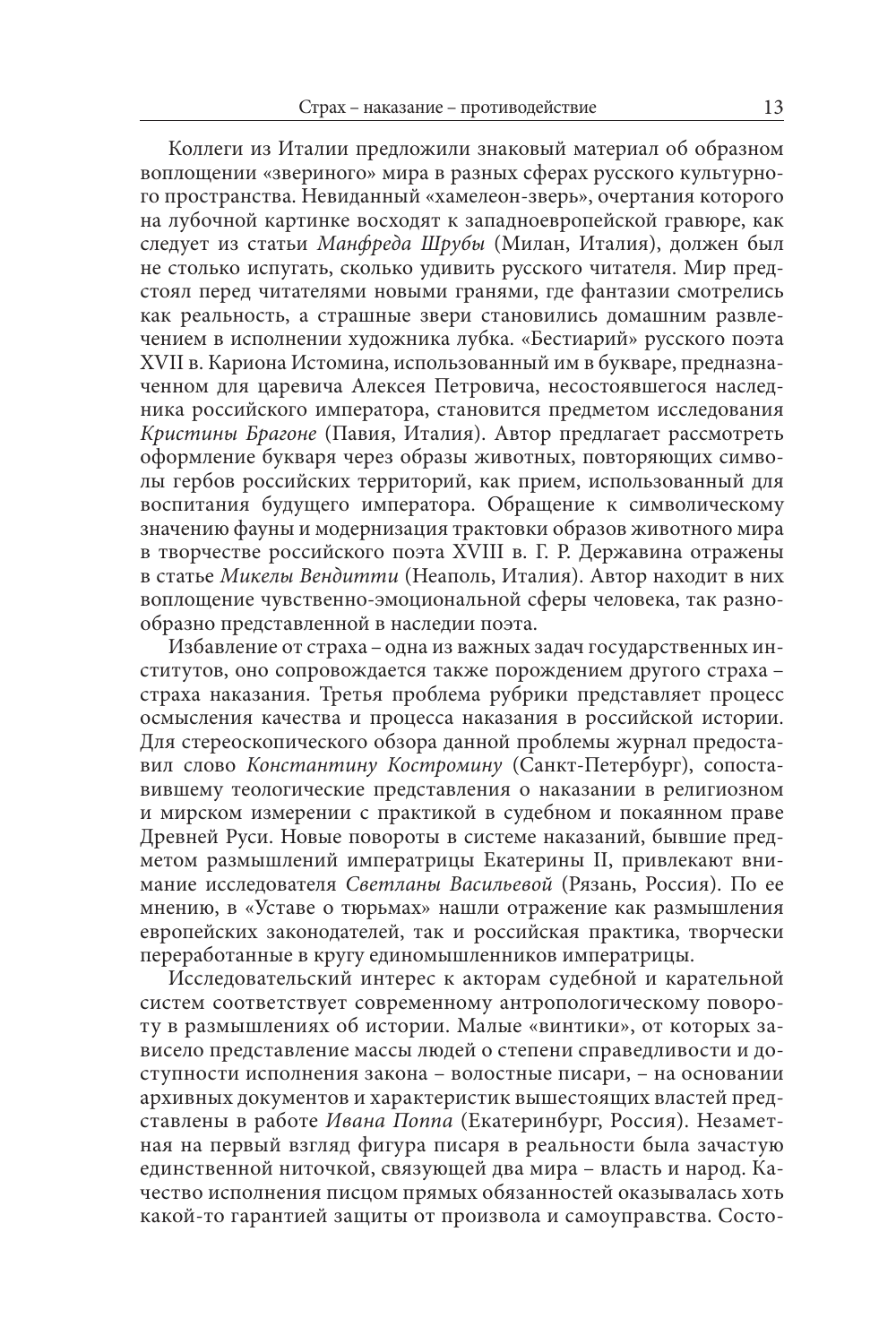яние этого института исследуется историком на материалах пореформенного периода.

Сюжет из истории политзаключенных периода после окончания Гражданской войны стал предметом внимания *Олега Тарасова* (Рязань, Россия). В его работе раскрывается подоплека побега более 30 заключенных из рязанской тюрьмы. Он стал реальностью в результате активной позиции «политических», сравнительно недавно бывших непосредственными участниками революционных процессов, а также неразберихи и бюрократической волокиты в местных и центральных органах исполнения наказаний. Характерно, что корпоративная сплоченность работала в обоих лагерях, помогая одним устроить побег, а другим – избежать наказания за халатность и неприкрытую безответственность. Тема профессиональной подготовленности к работе в местах заключения и влияния такого рода занятий на судьбы людей в драматическое время конца 1930-х гг. раскрывается в статье *Сергея Красильникова* (Новосибирск, Россия). Использование метода просопографии позволяет автору реконструировать «групповой портрет» комендантов в конкретных условиях Западной Сибири. Способность к адаптации, коммуникационные навыки в отношении власти и жителей были непременными условиями продолжительной карьеры и служебного успеха. Вместе с тем происходило стирание граней между законными и незаконными методами управления, чему способствовала сталинская система наказаний. Тему завершает полная драматизма статья *Романа Иванякова* и *Юрия Пилявца* (Псков, Россия), посвященная длительному, жестокому и невиданному по масштабам противостоянию криминальных группировок в советских исправительных лагерях послевоенного времени – так называемой «сучьей войне» (или войнам). Авторы считают борьбу за лагерные ресурсы причиной этого беспрецедентного затяжного конфликта, продолжавшегося с 1947 по 1954 г. Практика пенитенциарной администрации, использовавшей противостояние криминальных группировок, не принесла их взаимного ослабления, а спровоцировала рост насилия и дестабилизацию всей уголовно-исправительной системы. Проблема рассматривается на основе солидной источниковой базы.

Ярко представлена в номере рубрика *Origines*. *Олег Русаковский* (Москва, Россия) предлагает вниманию читателей текст неизвестного ранее в научной среде анонимного сочинения *Certain Observaunt Touching the City and the Empire of Muscovia* (ок. 1634 г.). Оно интересно судьбой предполагаемого автора – Джорджа Рида, племянника государственного секретаря Англии сэра Ф. Уиндебэнка. Дж. Рид известен как видный член Вирджинии, старейшей английской колонии в Северной Америке. Если считать его автором публикуемой рукописи, то пребывание англичанина в России становится любопытным вновь открытым фактом биографии. Содержание сочинения интересно описаниями жизни в России того времени и характеристиками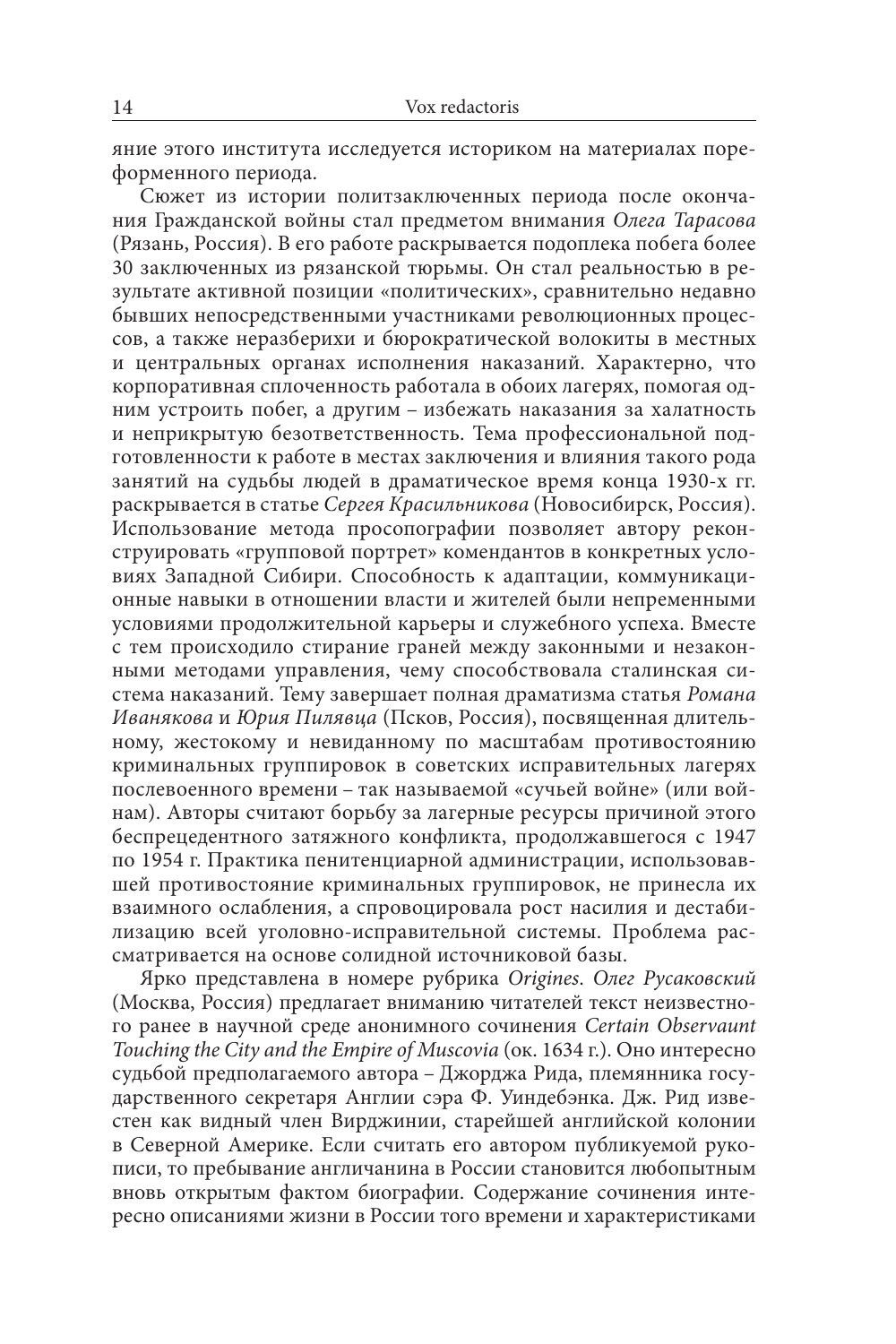нравов иностранной общины русской столицы (англичан и шотландцев). Публикация снабжена авторским переводом на русский язык.

В разделе *Disputatio* развивается тема девиантного и нормативного поведения и их оценки общественным сознанием. В статье *Елены Приказчиковой* (Екатеринбург, Россия) сопоставляются две преступные личности XVIII в. – Иван Осипов (Ванька Каин) и Луи Доминик Бургильон (Картуш). Оба героя отличались установкой на публичность – Осипов откровенно спекулятивно использовал связи с полицией и бравировал безнаказанностью, французский мошенник превращал грабежи в спектакли, долгое время подкупая правоохранителей. По выводам автора, образ «благородного разбойника», столь привлекательный в светской европейской культуре, так и не прижился на российской почве. Пример честного служения государству и городу открывает статья *Марины Накишовой* (Екатеринбург, Россия). Герой статьи комендант Санкт-Петербурга Я. Х. Бахмеотов в меру своих возможностей и характера выполнял служебные обязанности, воплощая тип делового функционера. Его усилиями происходило становление инфраструктуры города и возрастал «столичный» статус Петербурга, что отвечало интересам страны. Архивные материалы раскрывают многогранность деятельности коменданта в соединении с его личными качествами.

Реконструкции малоизученного, но важного этапа жизни Федора Колычева, впоследствии предстоятеля Русской православной церкви митрополита Филиппа (1566–1658), посвящена статья *Андрея Усачева* (Москва, Россия). Анализируя текст жития Филиппа, аутентичные актовые и другие источники, автор доказывает, что уход Федора в Соловецкий монастырь не был обусловлен ни участием в Старицком мятеже 1537 г., ни репрессиями против его однородцев, а стал результатом его духовных исканий. Дальнейшая иноческая карьера Федора-Филиппа на Соловках была связана главным образом с его хозяйственной деятельностью: на годы игуменства Филиппа приходится экономический подъем изначально скромной северной обители.

Две статьи в рубрике можно отнести к экономической истории страны. *Алексей Раздорский* (Санкт-Петербург) на основе сравнительного анализа табачных таможенных книг Курска и Вязьмы 1720-х гг. исследует историю развития легальной торговли этим товаром, реконструирует ее структуру, ассортимент, технологии изготовления курительного и нюхательного табака, доходность от сбыта продукции. Относясь к косвенным налогам, имевшим большое, если не основное значение в общем казенном доходе России первой трети XVIII в., табачная торговля занимала в их структуре очень скромное место. Это было связано с достаточно низким уровнем потребления табака, находившегося под жестким запретом вплоть до 1690-х гг. К давней теме – оценке эволюции уральской горнозаводской промышленности в динамике почти двухвекового развития – обратились *Сергей Азаренко* и *Андрей Келлер* (Екатеринбург, Россия). Давая оценки влиянию регионально